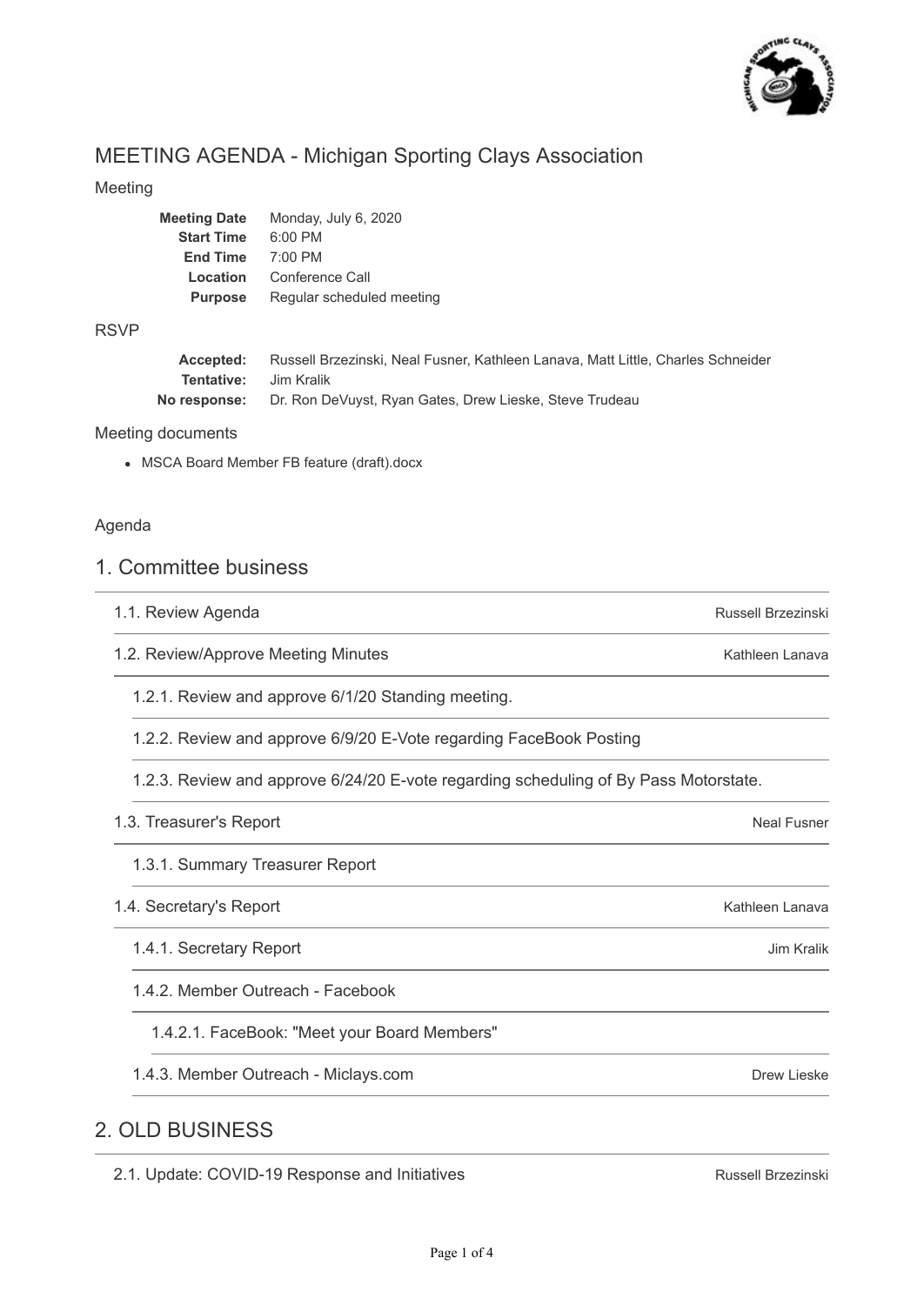## 2.2. State Shoot/GLC Host Club Participation

Discussed at 4/22/20 Meeting: We need to understand better why there isn't greater participation from clubs to host tournaments to provide our membership with more options. Further exploration is required, may need to survey clubs. Deferred for further discussion.

### 2.3. 2020 MSCA Sportsman Award: Steve Schindler

Russell to present ideas for the award. Neal to provide Russell with Steve's wife's contact information.

### 2.4. MSCA Board Liability Insurance

Deferred.

#### 2.5. MSCA Membership Survey re: Voting on State Shoot

Discussed at 4/22/20 Meeting: Steve recommended MSCA allow for electronic voting for the membership to decide upon the host club for the State Shoot. Kathy made the same recommendation last year. It was not supported. Again, this would require a By-laws change. Concerns raised the 2/3 of the MSCA membership does not participate in the tournament. Needs further discussion. May survey the membership.

Discussed at the 6/1/20 meeting: KML can create survey re: preference for selecting shoot. Drew would like the survey to include who is allowed to vote. Jim will write something up for us to react to regarding the subject. We may not elect to poll the membership. Exploring options; needs further discussion.

#### Jim's 6/3/20 email to the Board:

"On the discussion of change to the selection of the State Shoot, when/if we decide to poll the membership, I would like to pose the following to the Facebook page community:

(draft) Discussion has been initiated between member shooters and the MSCA Board on the way the host venue for the State Shoot is selected. Currently, in accordance with the MSCA By-Laws Article X, the host club selection is made by the MSCA general membership by vote. Each MSCA shooter in good standing and in attendance at the current year's State Shoot selects between the presented bids. No proxy votes are allowed. An announcement is then made, usually at the State Shoot dinner.

The MSCA Board would appreciate any thoughts and suggestions from the membership on whether to continue the current State Shoot selection procedure or pursue adjustments, keeping in mind that any changes would necessitate a change also to the current By-Laws. Please respond via email or Messenger (NOT COMMENTS TO THE FACEBOOK PAGE) and include your NSCA membership number. Thank you, The MSCA Board (end draft)"

### 2.6. State Championship and GLC Trophy Residence

Discussed at the 6/1/20 meeting:

Need to update the MSCA Bylaws indicating the State Shoot and GLC trophy will be delivered to the following year's host club after the first of the year. (Who will be delivering?)

The HOF plaque resides at Grand Blanc.

Ryan will add Matt Topor to the State Championship Trophy and will update the GLC trophy. Is currently dated to 2014.

Further discussion needed.

#### 2.7. Jot Forms

- 1. Access, suggest more than one person. Who is best?
- 2. Does Webmaster need access to JotForms in order to create links on the Miclays website?

Kathleen Lanava



Russell Brzezinski

Russell Brzezinski

Russell Brzezinski

Russell Brzezinski

Russell Brzezinski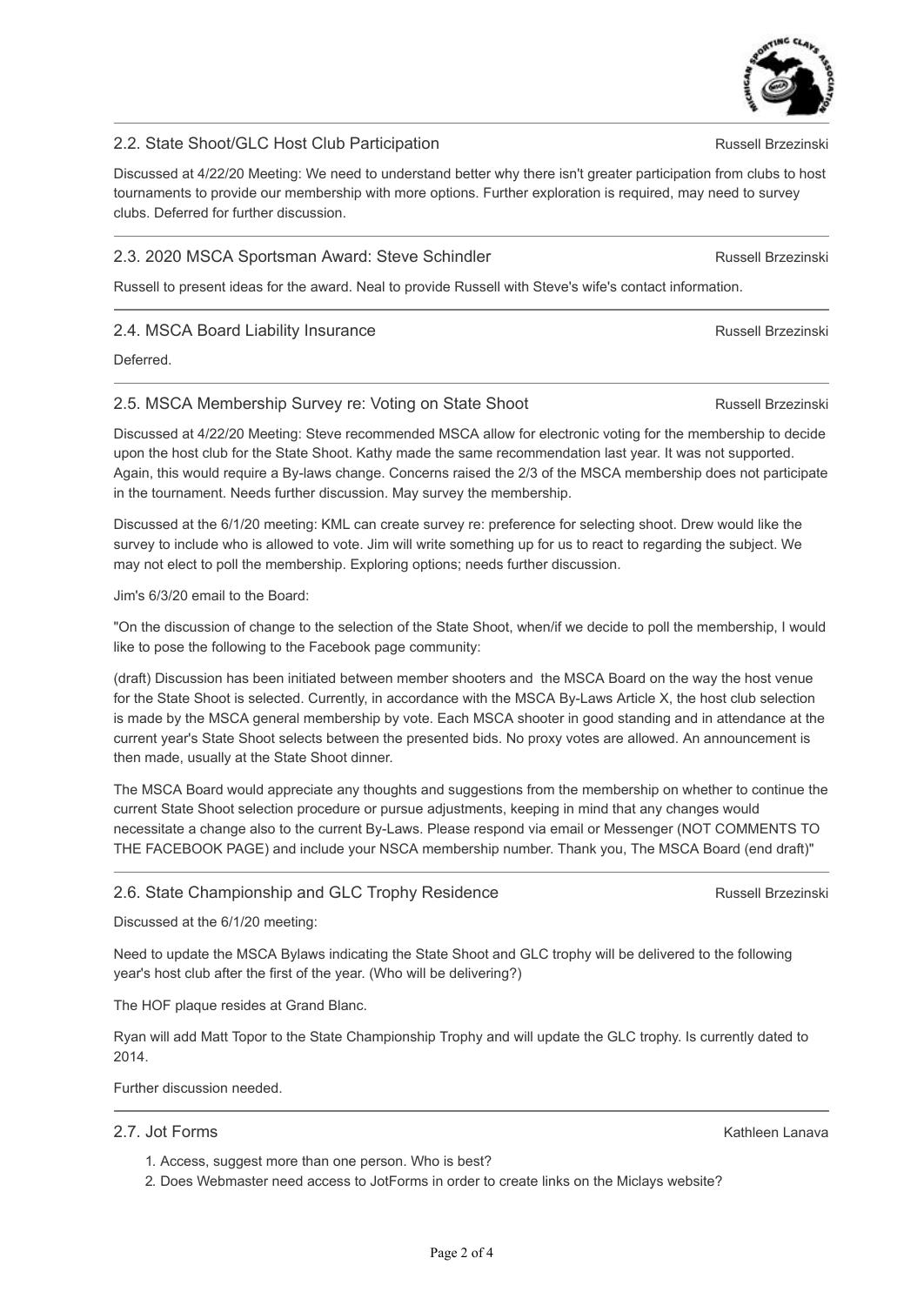

- 3. Storage limit is 100 MB. How to archive past submissions. Should they be saved in JotForm, or in the MiClays email account? Both? How long should they be saved? One option, could create PDF of the bids and attach to the MyCommittee site for all Board members to view.
- 4. Used on Miclays for GLC/State Shoot bids. How best to address conflict of interest for bids.
- 5. HOF on MiClays website is not linked currently.
- 6. Used for BOD ballot voting via emailed link through MailChimp. Should there be a two person validation of results? Should these be archived? If so, for how long? How to prevent double voting by members?

#### 2.8. iClays/WinScore Incentives for Host Clubs

Saturday, February 8, 2020

*From previous meeting:* Drew proposed the idea of offsetting iClays or WinScoreOnline fees to some extent to encourage new and smaller clubs to utilize online registration and scoring. Several clubs including Multi-Lakes and 4 Square Sportsman's have had good luck using iClays to draw a noteworthy attendance. iClays fee is 1 cent per target wheras WinScoreOnline is more expensive.

Russ suggested perhaps a \$50 reduction in fees per shoot for new clubs to try it.

*New discussion:* The Board is still undecided on how to incentivize clubs to utilize online registration and scoring, and whether those clubs that don't use it actually would if given an incentive. The following clubs throw registered shoots but do not utilize iClays or WinScore: Action Shooting Sports, Alpena Clay Busters, Lewiston, Pine Ridge, and Seaway Gun Club. Kathleen suggested we contact these clubs to gauge interest.

#### Saturday, November 9, 2019

Drew proposed the idea of offsetting iClays or WinScoreOnline fees to some extent to encourage new and smaller clubs to utilize online registration and scoring. Several clubs including Multi-Lakes and 4 Square Sportsman's have had good luck using iClays to draw a noteworthy attendance. iClays fee is 1 cent per target wheras WinScoreOnline is more expensive.

Russ suggested perhaps a \$50 reduction in fees per shoot for new clubs to try it. Drew will reach out to David Clifford, owner of iClays, to see if perhaps he would offer a trial membership to some clubs.

#### 2.9. By-laws Submission

Submission to Nationals?

## 3. NEW BUSINESS

3.1. State Shoot

- 1. Marketing
- 2. Ballots (process of tabulating, who will tabulate?)
- 3. Presentation of Awards: All State to be presented at the Saturday night dinner. Who will present? Timing of presentation? Coordination with Host club.

#### 3.2. NSCA Process for Cancelling or Scheduling of Shoots

- 1. There isn't an option to "postpone" a shoot. It's either cancelled or scheduled.
- 2. For new shoots, on consistent person from the MSCA Board is to contact Lori with the details.
- 3. Cancellation of shoots: Individual clubs may contact Lori to cancel their own shoots. The club should contact the Board as well, in case another member wanted to pick up the date. We, as the Board, can mandate that we remain the sole contact for cancellation, if we so choose.
- 4. Name change of the shoot. Clubs may contact Lori to change the name of the shoot. Again, we, as the Board, can mandate that we remain the sole contact, if we sho choose.

Russell Brzezinski

Russell Brzezinski

Russell Brzezinski